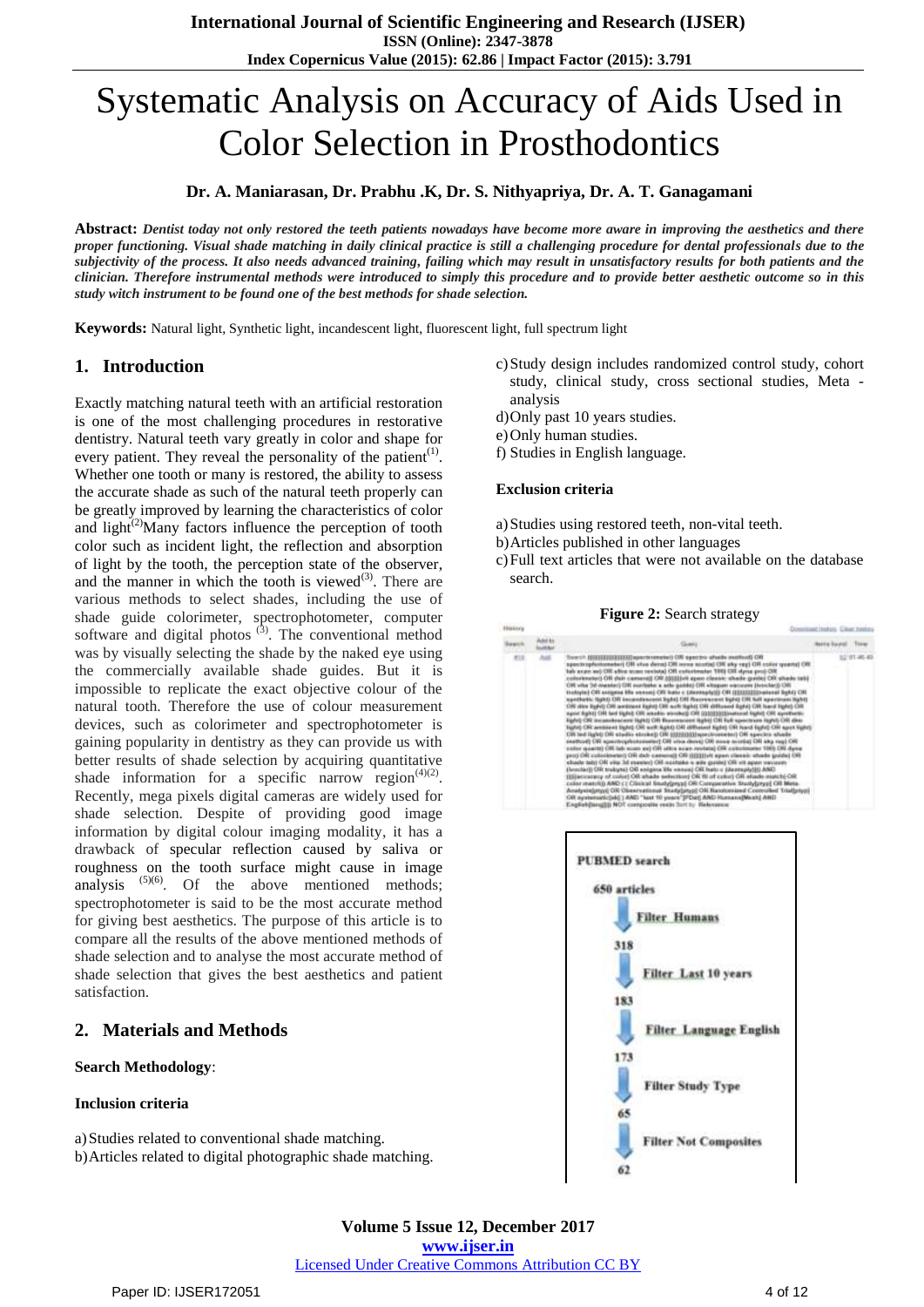The data obtained was charted in the tabular column using PICO format.

| S.N            | Reference                          | Study                        | Setting             | Method                                 | Device                                                                      |                                   | Sample<br>Number         |                              | Assessment                                                                                                                                                       |
|----------------|------------------------------------|------------------------------|---------------------|----------------------------------------|-----------------------------------------------------------------------------|-----------------------------------|--------------------------|------------------------------|------------------------------------------------------------------------------------------------------------------------------------------------------------------|
|                |                                    | Design                       |                     |                                        |                                                                             | Type                              | of teeth                 | Area                         |                                                                                                                                                                  |
| 1              | Mohammadreza Nakhae                | Cross<br>sectional           | In vivo             | Visual<br>Spectrophotometer            | 3D master shade<br>Vita easy shade                                          | Natural<br>teeth                  |                          | Middle third                 | Spectrophotometer<br>photography would<br>increase the predictability<br>for aesthetic dental<br>restorations.                                                   |
| $\overline{c}$ | Punith Rs - Khuranan               | Randomized<br>control trial  | In vivo             | Visual<br>Spectrophotometer            | 3D master shade<br>guide<br>Vita easy shade<br>guide                        | Natural<br>teeth                  | 1640                     |                              | Combination of visual and<br>digital shade analysis<br>gives a precise<br>predictability of shade                                                                |
| 3              | Motaz Ahamed Ghullman              | Randomized<br>clinical trial | In vivo             | Visual<br>Spectrophotometer            | Chromoscope<br>shade guide<br>Spectrometer                                  | Natural<br>teeth                  | 3758                     | Middle-third                 | Spectrophotometric shade<br>analysis seems to be more<br>reproducible than visual<br>shade determination                                                         |
| 4              | Kivanc Yamanel                     |                              | In vitro            | Visual<br>Colorimeter                  | Vita Lumin<br>Vita 3D Shade eye                                             | Natural<br>teeth                  | $\overline{\mathcal{L}}$ |                              | Digital colorimeter may be<br>in advantage over<br>traditional method                                                                                            |
| 5              | Jin-Cheol Kim                      |                              | In vivo             | Visual                                 | Vita 3D                                                                     | Natural<br>teeth                  | 54                       | Labial surface               | Dentists can match<br>clinically acceptable<br>shades in visual methods                                                                                          |
| 6              | Burakyilmaz,<br>Lalekaraagaclioglu | Cross<br>sectional           | In vitro            | Colorimeter                            | Shade guide,<br>colorimeter                                                 | Shade<br>tab                      | 25                       |                              | Colour replication of<br>metal ceramic specimens<br>using visual shade<br>determination was more<br>accurate compared to<br>instrumental shade<br>determination. |
| 7              | COLIC $B -$<br>PREJMEREAN          |                              | in vivo             | Spectrophotometer<br>colorimeter       | Easy shade<br>Shade pilot<br>Shade vision                                   | Natural<br>teeth                  | 15                       | Cervical<br>Body<br>Incisial | Clinically acceptable intra<br>device repeatability for all<br>tooth regions when using<br>same colour measuring<br>device                                       |
| 8              | Stepan J .Chu                      |                              | In vivo             | Visual<br>Spectrophotometer            | Vita C<br>Vita easy shade                                                   | Shade<br>tab<br>Natural<br>teeth  | 9<br>9                   | Middle 3rd                   | Spectrophotometer was<br>more likely to match color<br>than the visual method                                                                                    |
| 9              | Karl Martin Lehmann                |                              | In vivo             | Spectrophotometer<br>colorimeter       | Easy shade<br><b>Shades</b>                                                 | Extracted<br>natural<br>teeth     | 25                       | Middle 3rd                   | Easy shade systems were<br>most reliable                                                                                                                         |
| 10             | Radtigo Tisssi                     |                              |                     | Visual<br>Colorimeter                  | Vintage halo shade<br>guide<br>Shad guide NCC<br>colorimeter                | Natural<br>teeth                  | 20                       | Middle 3rd                   | Shade eye NCC Chroma<br>meter make better results                                                                                                                |
| 11             | Malvin N Janal                     |                              | Model               | Visual<br>Graphic computer<br>software | <b>SAHADE GUIDE</b>                                                         | Shade<br>tab                      | 12                       | Labial surface               | Better performance by<br>graphic computer than by<br>visual shade matching                                                                                       |
| 12             | Mohamohammadrezanakaei             |                              | In vivo             | Visual<br>Spectro radiometer           | Vita lumin<br>Vitapan 3D<br>Vintage halo<br>Vintage halo NCC<br>Chromoscope | Natural<br>teeth                  | 60                       | Middle 3rd                   | Vitapan 3D Master was<br>the suitable one among the<br>other five in shade<br>matching                                                                           |
| 13             | W.D. Browning Et                   | Randomized<br>control trial  | In vivo             | Visual<br>Spectrophotometer            | Vita bad sacking<br>Easy shade                                              | Natural<br>teeth                  | 1500                     |                              | Both were similar in<br>accuracy in shade<br>determination                                                                                                       |
| 14             | Siegbertwitkowski                  |                              | In vitro            | Digital camera<br>Spectrophotometer    | Nikon D90<br>Vita easy shade                                                | Extracted<br>natural<br>teeth     | 20                       |                              | Digital camera can be used<br>as an alternative to<br>spectrophotometer as both<br>values were similar                                                           |
| 15             | Samar Alsaleh Et Al 2012           |                              | In vivo             | Visual<br>Spectrophotometer            | Vita classical<br>Vita easy shade                                           | Natural<br>teeth                  | 50                       | Middle 3rd                   | Instrumental shade<br>assessment had a better<br>ability to select the closest<br>shade compared to visual                                                       |
| 16             | Won Suk Oh Et Al 2010              |                              | In vitro<br>In vivo | Digital photo<br>colorimetric          | Eye one match                                                               | Shade<br>tabs<br>Natural<br>teeth | 32<br>96                 | Middle 3rd                   | Shade matching using<br>digital PCM was valid<br>with the use of Vitapan<br>classical shade guide                                                                |
| 17             | Welsonpimental Et Al 2014          | Randomized<br>control trial  | In vivo             | Visual<br>Spectrophotometer            | Vita classical<br>Spectrometer shade<br>guide                               | Natural<br>teeth                  | 30                       | Middle 3rd                   | Instrumental method was<br>more reliable compared to<br>visual                                                                                                   |
| 18             | DS Moodley Et Al                   | Randomized<br>control trial  | In vivo             | Visual<br>Spectrophotometer            | Vita classical<br>Vita 3D<br>Spectro photo<br>meter shade                   | Natural<br>teeth                  | 25                       | Middle 3rd                   | Difference in Shade<br>assessment using visual<br>shade guides and<br>spectrophotometer were<br>within clinically<br>acceptable limits.                          |
| 19             | K Yuan Et Al 2012                  |                              | In vitro<br>In vivo | Computer aided<br>shade matching       | Shade pilot<br>Easyshade<br>Shade eye NCC                                   | Shade<br>tabs<br>Natural<br>teeth | 80<br>85                 | Central region               | Shade pilot showed high<br>accuracy and reliability                                                                                                              |
| 20             | Burakyilmaz Et Al 2011             | Randomized<br>control trial  |                     | Visual<br>Colorimeter                  | Vita classical<br>Shade eye NCC                                             | Shade<br>tabs                     | 25                       |                              | Visual shade<br>determination yielded                                                                                                                            |
|                |                                    |                              |                     |                                        |                                                                             |                                   |                          |                              |                                                                                                                                                                  |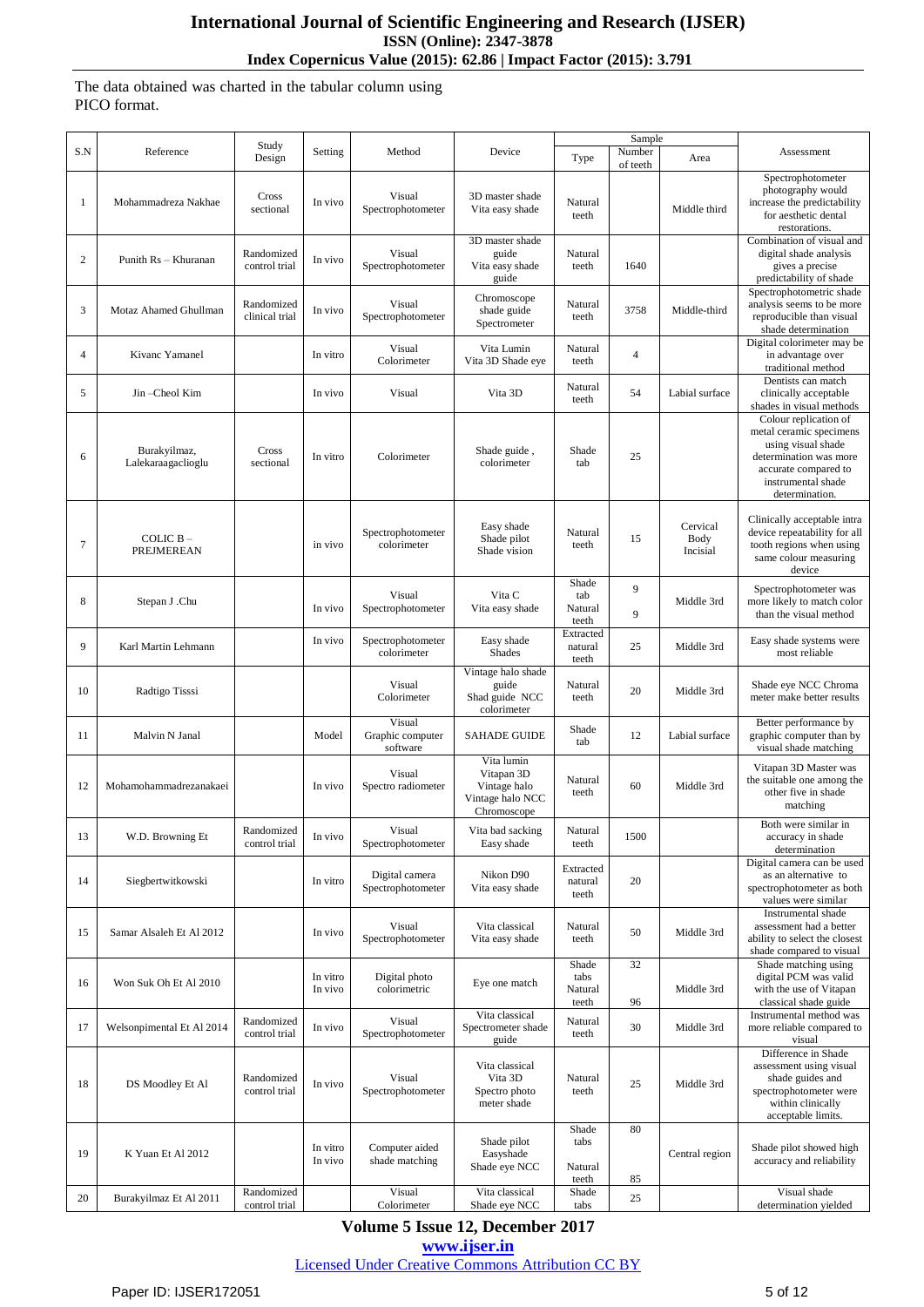|    |                          |                             |          |                             |                                         |                     |                     |                                   | better color replication of<br>metal                                 |
|----|--------------------------|-----------------------------|----------|-----------------------------|-----------------------------------------|---------------------|---------------------|-----------------------------------|----------------------------------------------------------------------|
|    |                          |                             |          |                             |                                         |                     |                     |                                   | ceramic specimens than<br>instrumental                               |
|    |                          |                             |          |                             |                                         |                     |                     |                                   | Shade determination.<br>The intra-oral dental                        |
| 21 | B. Yilmaz Et Al 2008     |                             | In vivo  | Visual                      | Vitapan classical                       | Natural             | 10                  | Middle 3rd                        | colorimeter produced<br>acceptable repeatability                     |
|    |                          |                             |          | Colorimeter                 | Shade eye N CC                          | teeth               |                     |                                   | from the readings of<br>natural tooth.                               |
| 22 | Siegbertwitkowski Et Al  |                             | In vivo  | Spectrophotometer           | Crystal eye                             | Natural             | 15                  |                                   | Spectrophotometer was<br>accurate and reliable in                    |
|    | 2010                     |                             |          |                             | Vita 3D                                 | teeth               |                     |                                   | shade selection<br>Instrumental shade                                |
| 23 | Ana Todorovic Et Al 2013 | Randomized<br>control trial | In vitro | Visual<br>Spectrophotometer | Vita classical<br>Vita easyshade        | Shade<br>tabs       |                     | Middle 3rd                        | matching showed better<br>results compared to visual                 |
| 24 | W.K. Tam Et Al 2012      |                             | In vitro | Digital camera              | Canon EOS 1100<br>D                     | Shade<br>tabs       | 26                  |                                   | Digital camera can be used<br>as a tool for dental shade<br>matching |
| 25 | Constanzeolms Et Al 2013 | Clinical<br>study           | In vivo  | Spectrophotometer<br>Visual | Vita easy shade<br>Vitapan classical    | Ceramic<br>crown    | 25                  |                                   | Spectrophotometer was<br>reliable in shade<br>determination          |
|    | Seungyeekim-Pusatira Et  | Randomized                  |          |                             | Spectrometer shade<br>Shade vision      | Shade               |                     |                                   | All the devices had good                                             |
| 26 | Al 2009                  | control trial               | In vitro | Spectrophotometer           | Vita easyshade<br>Guide                 | tabs                | 62                  | Middle 3rd                        | repeatability                                                        |
| 27 | W.D. Browning Et Al 2009 |                             | In vivo  | Spectrophotometer<br>Visual | Vita easy shade<br>Vitapan 3D           | Natural<br>teeth    | 95                  | Middle 3rd                        | Spectrophotometer<br>showed better results                           |
| 28 | Salma A. Bahannan 2014   |                             |          | Visual<br>Spectrophotometer | Vita 3D<br>Vita easy shade              | Shade<br>tab        | 204                 |                                   | Spectrophotometer was<br>better compared to<br>conventional method   |
|    |                          |                             |          | Visual                      | Vita 3D                                 | Natural             |                     |                                   | Shade matching using<br>spectrophotometer is more                    |
| 29 | Alshiddi Et Al 2015      |                             | In vivo  | Spectrophotometer           | Easy shade                              | teeth               | 8                   | Middle 3rd                        | accurate compared to<br>traditional method                           |
|    | Kivancyyamunvel          |                             |          |                             | Shade guide<br>Colorimeter              |                     |                     |                                   | Overall, the mean DE<br>values from different                        |
| 30 | 2010                     |                             | In vivo  | Colorimeter                 | Digital imaging<br>soft ware            |                     |                     |                                   | composite pairs<br>demonstrated statistically                        |
|    |                          |                             |          |                             |                                         |                     |                     |                                   | All dental practitioners                                             |
|    |                          | Clinical                    |          |                             | Ambient light                           |                     | 32                  |                                   | surveyed used mainly<br>visual shade matching in                     |
| 31 | Alvin G Wee              | study                       | In vitro | Light condition             | Spectrophotometer                       |                     | private<br>practice |                                   | their practices. Of those,<br>87.5% showed interest in               |
|    |                          |                             |          |                             |                                         |                     |                     |                                   | attending continuing<br>education on this topic,                     |
|    |                          |                             |          |                             |                                         |                     | 29                  |                                   | The DE* values between<br>computer color matching                    |
| 32 | Jianwang                 |                             | In vitro | Color matching<br>method    | Vita pan 3D master<br>Spectrophotometer |                     | shade               |                                   | specimens and the target<br>shade tabs varied from 0.5               |
|    |                          |                             |          |                             |                                         |                     | tabs                |                                   | to 1.9, with<br>an average $DE^*$ of 1.3,                            |
|    |                          |                             |          |                             |                                         |                     |                     |                                   | The selected shades from<br>the Vita Toothguide 3D-                  |
| 33 | Degerongul               |                             | In vivo  | Visual and<br>instrumental  | Vita pan classic<br>Vita 3d master      | Natural<br>teeth    |                     |                                   | Master shade guide were<br>significantly smaller than                |
|    |                          |                             |          | method                      | Spectrophotometer                       |                     |                     |                                   | those of the<br>VitapanClassical guide                               |
| 34 | Mohamohammadrezanakaei   |                             | In       | Visual shade                | Vita pan classic<br>Vita 3d master      | Natural             |                     |                                   | No significant among the<br>three Particticipant groups              |
|    |                          |                             | vitro    | matching method             | Spectrophotometer                       | tooth               |                     |                                   | in delta E<br>Values indicate a                                      |
|    |                          |                             |          |                             | Vita                                    |                     |                     |                                   | clinically acceptable<br>difference, suggesting that                 |
| 35 | Fabianatakatsui          |                             | In vitro | AdobePhotoshop<br>soft ware | Luminavacuum<br>EOS canon digital       | Artificial<br>tooth | 80                  |                                   | the independent examiners<br>behaved similarly in                    |
|    |                          |                             |          |                             | camera<br>AdobePhotoshop                |                     |                     |                                   | obtaining the coordinate                                             |
|    |                          |                             |          |                             |                                         |                     |                     |                                   | values in the automatic<br>mode.                                     |
|    |                          |                             |          |                             |                                         |                     |                     |                                   | Students showed at a<br>group level relative good                    |
|    |                          |                             |          |                             |                                         |                     |                     |                                   | ability of visually<br>determining the color of                      |
|    |                          |                             |          |                             |                                         | Natural             |                     | Left upper                        | the teeth, by the usage of<br>3D Master Key. The                     |
| 36 | Palucadraghici           |                             | In vivo  | Visual method               | Vita 3d master                          | teeth               | 102                 | central incisor<br>lateral canine | highest concordance of<br>recordings between the                     |
|    |                          |                             |          |                             |                                         |                     |                     |                                   | visual and<br>spectrophotometric                                     |
|    |                          |                             |          |                             |                                         |                     |                     |                                   | measurements was<br>observed for hue                                 |
|    |                          |                             |          |                             |                                         |                     |                     |                                   | parameter                                                            |
| 37 | M Aomari                 | Randomized                  | In vitro | Shade guide                 | Invocalr viva dent<br>Vitapan classic   | Artificial          |                     |                                   | Hue test was not a good<br>predictor of dental shade                 |
|    |                          | control trail               |          |                             | Vita zahnfabrik                         | teeth               |                     |                                   | matching performance,<br>and (b) both guides                         |
|    |                          |                             |          |                             |                                         |                     |                     |                                   | performed well in the                                                |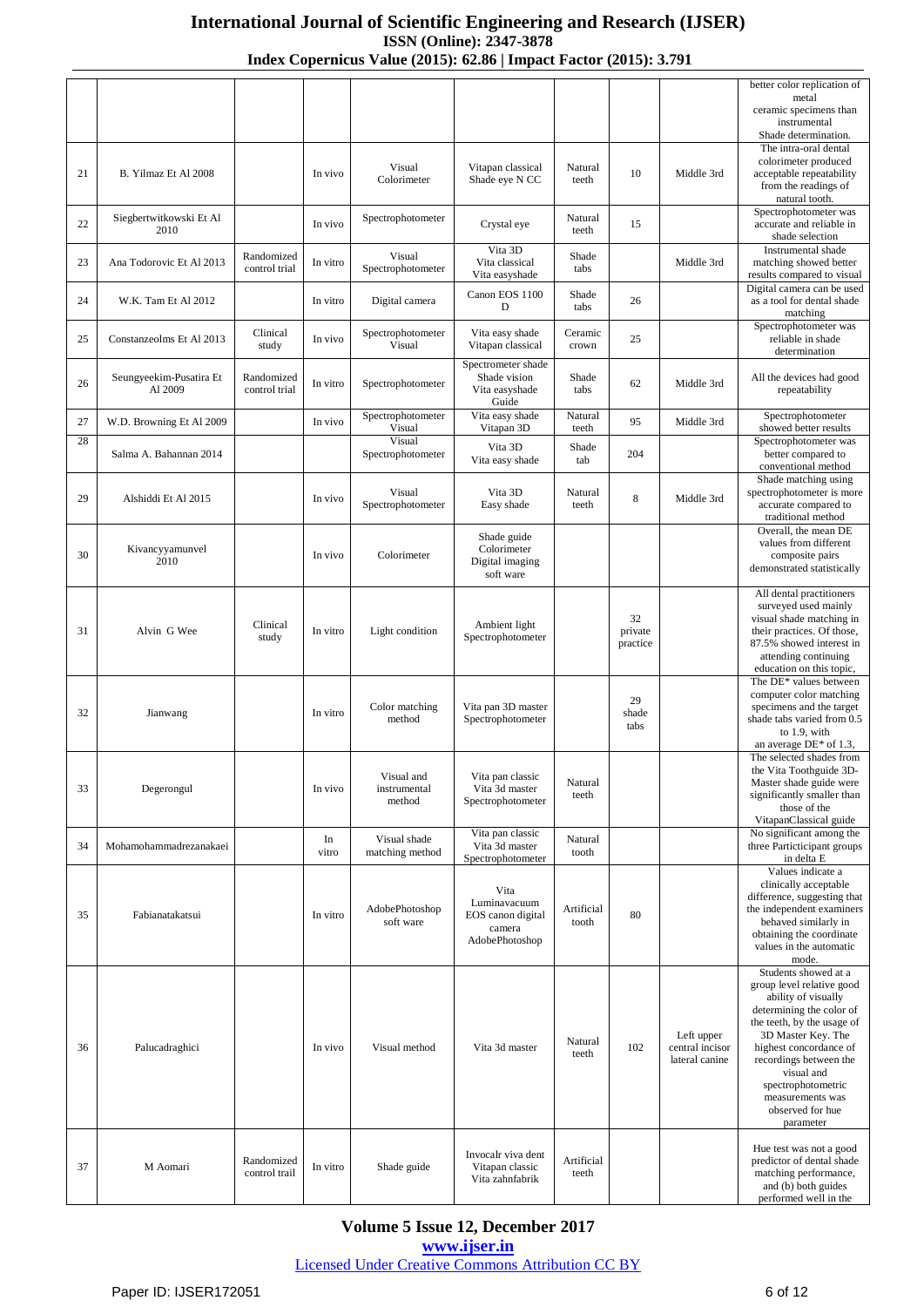|    |                                                                                                               |                                |              |                                                        |                                                                                   |                     |               |                                 | areas of shade they<br>covered, with the Vita<br>Classical guide matching<br>well shades of natural<br>unstained teeth and the<br>IPS guide matching more<br>closely<br>stained/discoloured<br>preparations.                                                          |
|----|---------------------------------------------------------------------------------------------------------------|--------------------------------|--------------|--------------------------------------------------------|-----------------------------------------------------------------------------------|---------------------|---------------|---------------------------------|-----------------------------------------------------------------------------------------------------------------------------------------------------------------------------------------------------------------------------------------------------------------------|
| 38 | Oscar E. Pechoa, B,<br>Razvanghineab, Rodrigo<br>Alessandrettia, María M.<br>Pérezb, Alvaro Della<br>Bonaa, * | Randomise<br>control trail     | In vitro     | Shade guide,                                           | Spectrophotometer<br>Vita pan classic,<br>vita 3d master                          | Natural<br>tooth    | 35 /M<br>65/F |                                 | this study, combining the<br>use of SP,<br>CIEDE2000(2:1:1)and<br>Vita Classical shade guide<br>most closely represented<br>the visual perception of<br>DS.Instrumental shade<br>determination should be<br>accompanied by<br>experienced human visual<br>assessment. |
| 39 | Michael Hemming                                                                                               | Randomized<br>control<br>study | In vivo      | Intra oral<br>spectrometer                             | Vita pan classic<br>shade guide<br>Spectrophotometer                              | Natural<br>teeth    | 60            | Centralincisor,<br>canine       | The repeatable of color<br>measurement<br>Was different among the<br>three measuring methods<br>by operators over all the<br>method worked well for<br>both operator                                                                                                  |
| 40 | Tahirkeraman                                                                                                  |                                | vivo         | Shade guide                                            | Vitapan classic<br>Spectrophotometer                                              | Natural<br>teeth    | 202           |                                 | colour measurements of<br>the maxillary right central.<br>lateral and canine teeth<br>were carried out by the<br>Vita Easyshade                                                                                                                                       |
| 41 | Rominaroodgarian                                                                                              |                                | vivo         | Shade guide                                            | Vita pan 3d shade<br>guide                                                        | Natural<br>teeth    | 58            |                                 | Matching scores were<br>computed and the mean of<br>the color differences<br>between the citation<br>shades and the chosen<br>shades counted with<br>formula.                                                                                                         |
| 42 | Byeong-Hoon Cho                                                                                               |                                | Vitro        | Hue value Chroma                                       | Colorimeter                                                                       | Natural<br>teeth    | 2067          |                                 | measure the difference in<br>the color and color<br>parameters<br>of natural teeth measured<br>by a colorimeter (CM,<br>used as a reference) and<br>Shade Vision System                                                                                               |
| 43 | Project<br>Helene J Haddad                                                                                    |                                | vivo         | Shade guide                                            | Vita pan classic<br>Spectrophotometer                                             | Natural<br>teeth    | 2067          |                                 | Color difference ( $\Delta E^*$ min)<br>between each natural tooth<br>and the closest match<br>using two manual shade<br>guides systems                                                                                                                               |
| 44 | Punit Rs Khurana                                                                                              |                                | <b>VITRO</b> | Shade guide<br>Light source                            | Vitapan 3D master<br>tooth guide system<br>2. Vitapan 3d<br>master                |                     | 50            | 18-30<br>$31 - 40$<br>$41 - 50$ | The study was conducted<br>in adult samples of<br>Advancer<br>district origin, randomly<br>selected irrespective of<br>gender.<br>They were grouped into<br>three age groups as<br>follows.                                                                           |
| 45 | Diego Klee De<br>Vasconcellost.                                                                               |                                | <b>VIVO</b>  | <b>SHADE GUIDE</b><br><b>LIGHT</b><br><b>CONDITION</b> | intraoral<br>spectrophotometer<br>(Vita Easyshade<br>Compact, VITA<br>Zahnfabrik, |                     | 33 F<br>22 M  |                                 | This study evaluated the<br>influence of ambient light<br>and a D65 standard light<br>source during visual shade<br>matching for natural teeth.                                                                                                                       |
| 46 | Jian Wang, Jin Lin, Mindy<br>Gil, John D. Da Silva,<br>Shigemi Ishikawa-Nagai,                                | Cross<br>sectional             | <b>VITRO</b> | Spectrophotometer                                      | Spectrophotometer                                                                 | Artificial<br>tooth | 21            | Shade tabs                      | Shape and color determine<br>the aesthetics of both<br>natural and restored teeth.                                                                                                                                                                                    |
| 47 | Cristina G_Omez-Polo                                                                                          |                                | Vitro        | Shade guide                                            | Vita 3d master,<br>spectrometer                                                   | Shade<br>guide      | 26            |                                 | purposes of this study are<br>to describe the color<br>coordinates of the 26<br>shade tabs of the 3D<br>Master Toothguide<br>according to their $L^*$ , $C^*$ ,<br>h* coordinates, and to<br>calculate DEab*, DL*,<br>$DC^*$ , and $Dh^*$ in the 26<br>shade tabs.    |
| 48 | Miguel Go Mez-Polo                                                                                            |                                | vitro        | Visual method                                          | Shade guide<br>Spectrophotometer                                                  | Natural<br>tooth    | 1361          | Centralincisor                  | observed a greater<br>correlation between the<br>objective method and the<br>subjective one in the<br>colour dimension of<br>lightness                                                                                                                                |
| 49 | Vidhyaparameswaran                                                                                            |                                | Vitro        | Shade guide                                            | Vita pan classic<br>Vita 3d master<br>Spectrophotometer                           |                     |               |                                 | shade matching abilities of<br>an intraoral<br>spectrophotometer and the                                                                                                                                                                                              |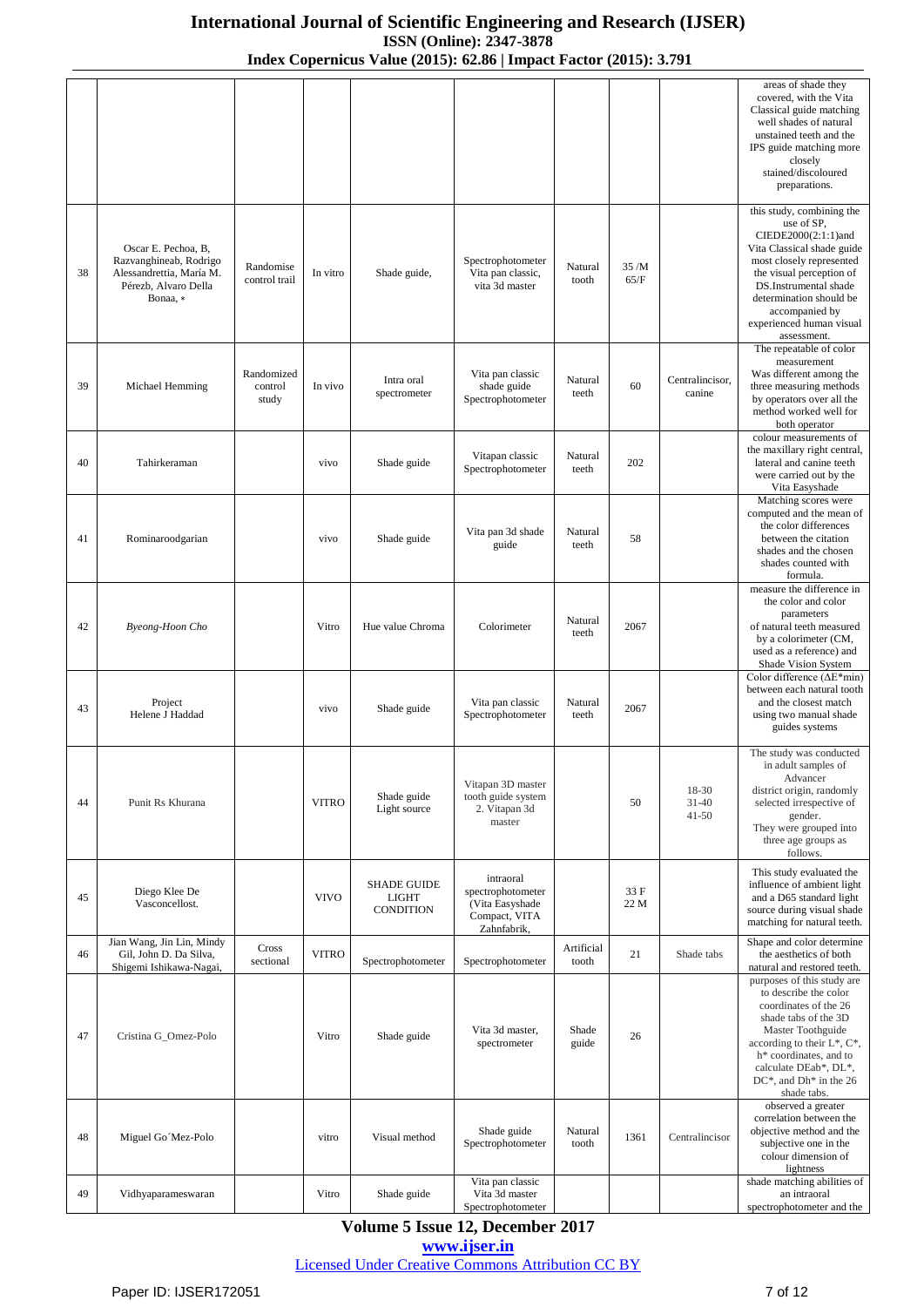|    |                                                                                         |                             |       |                                                                        |                                                                            |                     |                           |                                                                              | conventional visual<br>method using two shade<br>guides.                                                                                                                                                                                                                                                     |
|----|-----------------------------------------------------------------------------------------|-----------------------------|-------|------------------------------------------------------------------------|----------------------------------------------------------------------------|---------------------|---------------------------|------------------------------------------------------------------------------|--------------------------------------------------------------------------------------------------------------------------------------------------------------------------------------------------------------------------------------------------------------------------------------------------------------|
| 50 | Y. N. Wang                                                                              |                             | Vitro | Shade guide                                                            | Vita Lumin<br>Vacuum<br>Vitapan<br>3D-Master<br>Vintage Halo<br>Chromascop | Natural<br>teeth    | 30                        |                                                                              | Colour determination can<br>be performed using two<br>approaches, visual and<br>instrumental. Visual<br>evaluation has proven to<br>be subjective and<br>inconsistent.Therefore a<br>spectroradiometer was<br>used to quantitatively<br>evaluate the colour of the<br>natural teeth and the shade<br>guides. |
| 51 | Wd Browning . Dc Chan<br>Js Blalock • Mg Brackett                                       | Randomized<br>control trail | Vivo  | Shade guide<br>L                                                       | Vitapan Classical<br>Spectro photometer                                    | Natural<br>teeth    | $\mathfrak{Z}$<br>dentist | upper central<br>incisors                                                    | The CIE L*C*H* data<br>captured by the Easyshade<br>guide were the most<br>accurate. The 3D-Master<br>interpolated<br>shades provided by the<br>Easyshade guide were at<br>least as accurate and<br>precise                                                                                                  |
| 52 | Motaz Ahmed Ghulman, &<br>Mohamed<br>Abdelmageedawad,                                   |                             | vivo  | Instumental shade<br>selection                                         | Vita Easyshade<br>spectrophotometer.                                       | Natural<br>tooth    | 90                        | Middle third<br>of labial on<br>maxillary<br>central<br>incisior             | Reinforcement of ceramics<br>by alumina for In-Ceram<br>and leucite for<br>Empress decreases color<br>production. Level of<br>acceptance between the<br>different ceramic<br>materials and thicknesses<br>varied.                                                                                            |
| 53 | Shigemi Ishikawa-Nagai<br>Aki Yoshida Maiko Sakai<br>Joshua Kri                         |                             | vivo  | Instumental shade<br>selection                                         | spectrophotometer.                                                         | Natural<br>tooth    |                           | 6 area of tooth                                                              | Mean DE*<br>between contralateral<br>natural teeth was 0.9.<br>Incisal areas of natural<br>teeth exhibited greater<br>differences in color than<br>other compared areas.                                                                                                                                     |
| 54 | G Khashayar A Dozic Ci<br>Kleverlan<br>Aj Feilzer                                       |                             | vivo  | Instrumental shade<br>selection                                        | Vita Easyshade<br>and<br>Spectrophotometer<br>Shade-<br>Micro)             | Natural<br>tooth    | 102                       | Cervical,<br>middle, and<br>incisor three<br>upper<br>maxillary<br>anterior. | A statistically significant<br>correlation was found to<br>exist between the<br>spectrophotometer and<br>PDIM for all CIE $L^*$ ,<br>$a^*$ , and $b^*$ color<br>coordinates.                                                                                                                                 |
| 55 | Değeröngül, DMD, Phd,<br>Abülentşermet, DMD, Phd,<br><b>B</b> And<br>Mehmet Cudibalkaya |                             | vitro | Shade guide                                                            | Vita pan classic,<br>vita 3d master                                        | Ceramic<br>crowns   | 33                        | Maxillary<br>central incisor                                                 | The ceramic crowns<br>fabricated with the Vita<br>Toothguide 3D-Master<br>shade guide resulted in a<br>closer<br>Color match to the natural<br>teeth than those of the                                                                                                                                       |
| 56 | Constanzeolms& Jürgen M.<br>Setz                                                        |                             | vitro | Shade guide                                                            | Vita easy shade<br>guide                                                   | Artificial<br>tooth | 25                        | Ceramic<br>tooth                                                             | Vitapan Classical guide.<br>evaluate the<br>shade stability of tooth-<br>colour restorative<br>materials in the<br>Oral cavity. For this<br>purpose, the quality and<br>handling of VITA<br>Easyshade must be<br>verified from a clinical<br>perspective.                                                    |
| 57 | 1shruti Lakhanpal,<br>2menon.S Neelima                                                  |                             | Vitro | Digital camera,<br>Polarizer, Shade<br>matching,<br>Spectrophotometer. | Digital camera,<br>Spectrophotometer.                                      | Natural<br>teeth    | 20                        | Extracted<br>premolars                                                       | A statistically significant<br>correlation was found to<br>exist between the<br>spectrophotometer and<br>PDIM for all CIE $L^*$ ,<br>$a^*$ , and $b^*$ color<br>coordinates.                                                                                                                                 |
| 58 | If Alshiddi, Lc Richards                                                                |                             | Vitro | Spectrophotometer.                                                     | Spectrophotometer                                                          | Natural<br>tooth    | 5/M<br>4/F                |                                                                              | Overall, the<br>spectrophotometric<br>method was more accurate<br>but 'trained' students<br>tended to be more accurate<br>in<br>Matching shade using the<br>visual method and were<br>significantly better in<br>matching the value<br>visually than Un trained<br>students when using the.                  |
| 59 | Salma A. Bahannan                                                                       |                             | Vitro | Shade guide<br>&spectrophotometer                                      | , vita 3d master,<br>spectrophotometer                                     | Natural<br>tooth    |                           |                                                                              | The shade matching<br>device was significantly<br>better than the<br>conventional visual<br>method. With both                                                                                                                                                                                                |

**Volume 5 Issue 12, December 2017 <www.ijser.in>**

[Licensed Under Creative Commons Attribution CC BY](http://creativecommons.org/licenses/by/4.0/)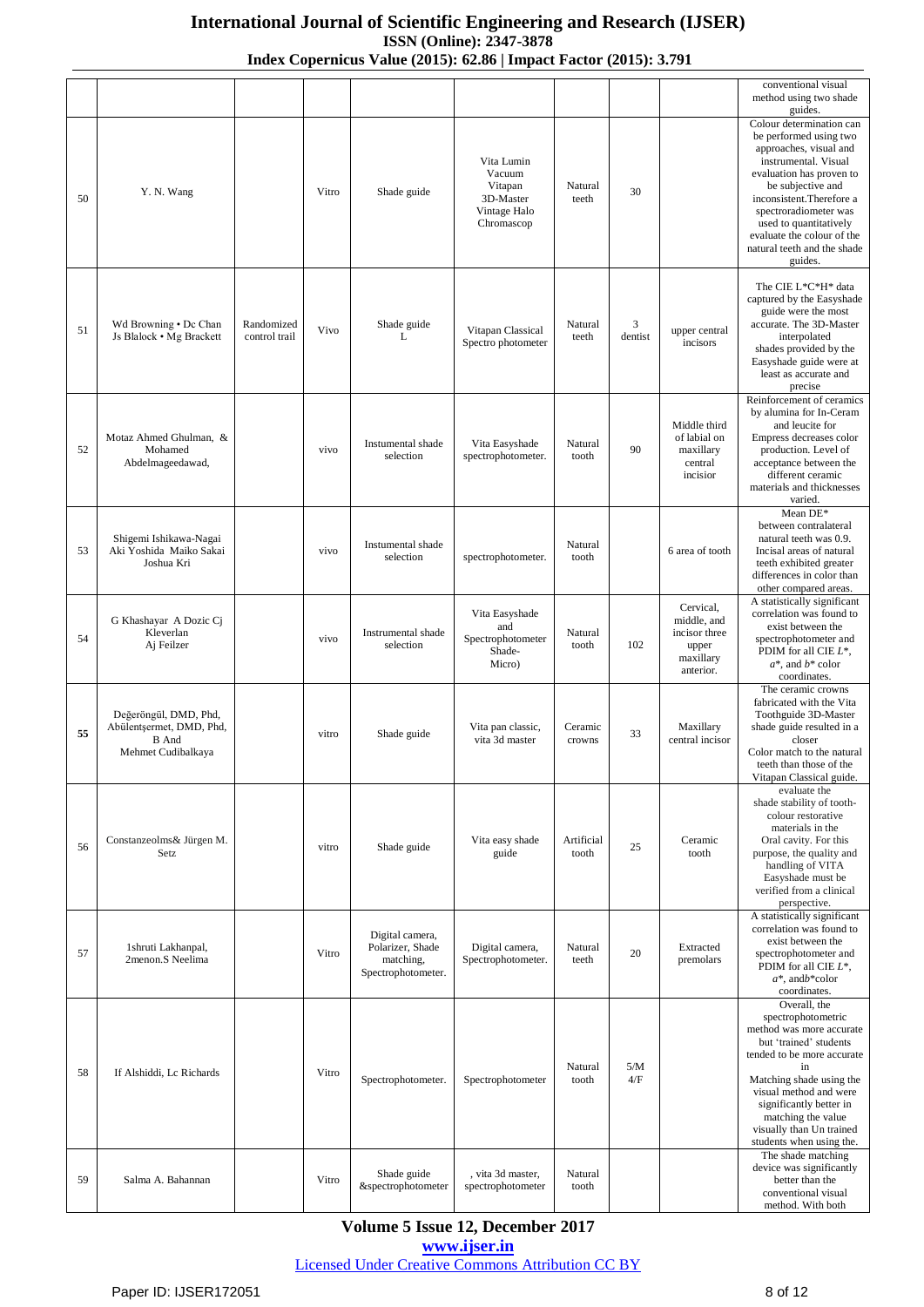|    |                                                                                                                  |       |                                               |                                                                                                                          |                  |      |                                  | techniques, neither<br>experience nor gender<br>influenced shade matching<br>quality.                                                                                                                                                                                          |
|----|------------------------------------------------------------------------------------------------------------------|-------|-----------------------------------------------|--------------------------------------------------------------------------------------------------------------------------|------------------|------|----------------------------------|--------------------------------------------------------------------------------------------------------------------------------------------------------------------------------------------------------------------------------------------------------------------------------|
| 60 | John D. Da Silva. Scm. A<br>Sang E.Park, Hans-Peter<br>Weber, Dent, Cshigemi<br>Ishikawa-Nagai,                  | Vivo  | Spectrophotometer                             | Spectrophotometer                                                                                                        | Natural<br>tooth |      |                                  | n this clinical study,<br>crowns fabricated using a<br>dedicated<br>spectrophotometer had a<br>significantly better<br>color match and a lower<br>rate of rejection due to<br>shade mismatch compared<br>to crowns fabricated with<br>a conventional<br>Shade-matching method. |
| 61 | Gabriele Corciolani,<br>Alessandro Vichi.<br>Chris Louca, Marco Ferrari                                          | Vitro | Visual and<br>instrumental shade<br>selection | Vita 3d master.<br>spectrophotometer<br>VITA Omega 900<br>and VITA VM 13.                                                |                  |      |                                  | Both VITA VM 13 and<br>VITA Omega 900 ceramic<br>systems showed a color<br>match with the shades<br>2M3, 3M2, and 4M2 of<br>the VITA 3D-Master<br>shade guide to be within<br>the limits for clinical<br>acceptability                                                         |
| 62 | Cristina Gomez Polo<br>Miguel Gomez-Polo Alicia<br>Celemin-Vinuela Juan<br>Antonio Marti Nezva<br>Zquez De Parga | Vitro | Visual and<br>instrumental                    | <b>3DMaster Tooth</b><br>guide (Vita-<br>Zahnfabrik<br>Easy-Shade<br>Compact (Vita-<br>Zahnfabrik)<br>spectrophotometer. | Natural<br>teeth | 1361 | Maxillary<br>central<br>incision | This study reveals<br>differences between the<br>measurement of colour via<br>spectrophotometry and the<br>visual shade selection<br>method.                                                                                                                                   |

## **3. Discussion**

**Visual Spectrophotometer** According to reference taken from 21 articles with a sample size of about 4534 describes that visual Spectrophotometer photography increase the predictability of shade selection for aesthetics in dental restorations. It also states that repeatability  $\&$ reliability was better in spectrophotometer than in any other methods of shade selection

**Shade Guide** In a total of 14 studies & 7864 samples were taken and comparative studies were conducted between visual shade guide and instrumental shade matching. Out of the above mentioned 14 studies, in 12 studies concluded a clinical study using vita 3D master, which provided us with an inference that visual shade guide is much better than the commercially available other shade guide and it is clinically acceptable. 2 other studies inferred better color replication in visual matching. In another study, visual shade selection could not achieve clinically compatible shade matching result.

**Adobe Photoshop software** Of reference taken from 2 articles with sample size of 128, Adobe Photoshop values indicate a clinically acceptable difference, suggesting that the independent examiners behaved similarly in obtaining the coordinated values in the automatic mode. Visual Graphic computer software: 1 study using this software with sample size12, showed better performance was achieved by graphic computer than visual shade matching.

**Digital camera** about 3articles with sample size was 245; the authors concluded that DSLR cameras can be used as an alternative to spectrophotometer as both values are different but it can be used as a tool for dental shade matching. It also gives better color replication.

**Light condition** From reference taken from 3 articles with sample size was 232 infra-red that the LED light and natural light gives good shape and color determination and aesthetics.

**Colorimeter** A total of 9 articles with sample size of 367 inferred that Digital colorimeter is more accurate than visual shade matching. In another comparative study between colorimeter and spectrophotometer, spectrophotometer was found to give better results.

In this systematic review evaluated 62 studies, in which 21 articles described about comparison the efficiency of visual shade method and instrumental method, 14 article described about the shade guide, 16 studies compare the visual and colorimeter, 2 studies described the digital camera, 1 of the article describes about the usage of Adobe Photoshop for accuracy in shade selection. Visual shade matching by using commercially available shade guides is one of the conventional methods of shade selection, but visually analyzing using naked eye will result in errors due to improper. Therefore the introduction of instrumental shade match device such as spectrophotometers and colorimeters eliminates errors caused by visual methods. Though colorimeters eliminate visual errors, it's not appropriate for complex color analysis such as metamerism. This disadvantage again overcome by spectrophotometers which are the most precise, accurate and sophisticated color measurement instrument available for color quality control and color formulation. A spectrophotometer has high Precision and increased Versatility. It is suitable for more complex color analyst it can determine the spectral reflectance at each wavelength. Recently, DSLR digital cameras are widely used for shade selection. Despite of providing good image information by digital colour imaging modality, it has a drawback of specular reflection caused by saliva or roughness on the tooth surface might cause artifacts in image analysis.

## **4. Summary**

The conventional method of visual shade matching with the help of commercially available shade guides was being used for shade selection. But this method has proven to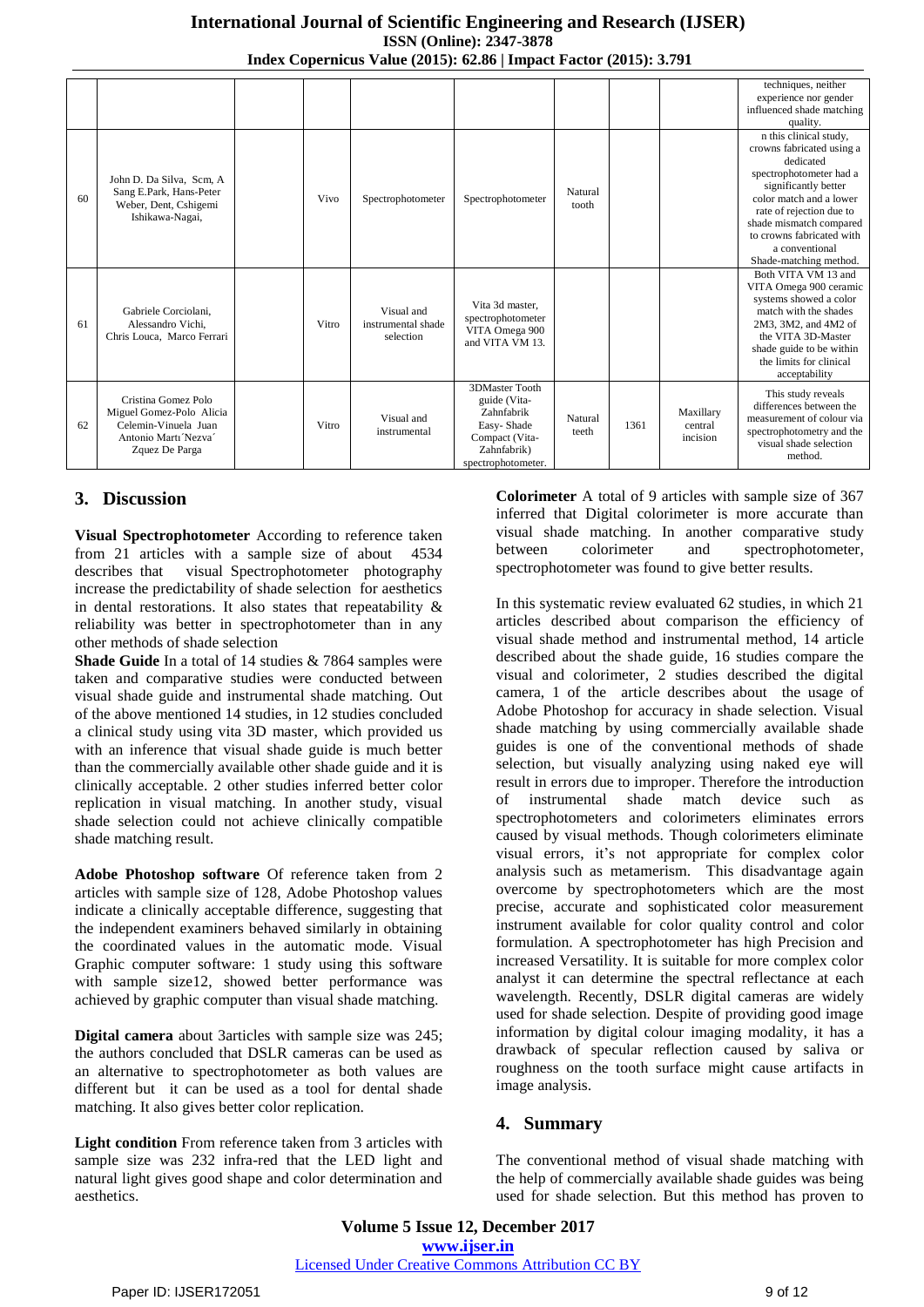have disadvantages as it is impossible to replicate exact shade match with the naked eye. With the advancement in technologies, now we have newer instruments for shade selected such as colorimeter, digital camera, spectrophotometer, etc. In order to elucidate the accuracy, reliability and efficiency of various instrumental methods of shade selection, many comparative studies have been conducted. Out of about 53 studies, 27 studies used instrumental methods stated that instrumental was better in accuracy and efficiency than conventional method. Four cases with high aesthetic concern instrumental methods are to use for better results. According to reference taken from 21 articles with a sample size of about 4534 descriptors that visual Spectrophotometer photography increases the predictability of shade selection for aesthetics in dental restorations. Thus, shade selection using spectrophotometer has better reliability and accuracy than the other methods.

#### **5. Conclusion**

This systematic review evaluated 62 studies that compared the accuracy of all visual and instrumental shade matching methods. According to this study visual methods and instrumental methods such as colorimeter and digital photography has lesser reliability and accuracy in shade selection of teeth. Even though the accuracy of shade selection is best using spectrophotometer, cost wise it is very high. Inconsistency of visual method is not inferior to instrumental shade matching, similarly digital camera and colorimeter used for shade matching accuracy was comparable to spectrophotometer method. Therefore patient priorities play a major role in deciding the method of shade selection for every individual case.

## **Reference**

- [1] If Alsiddi, Lc Richards ; A comparison of conventional visual and spectrophotometric shade taking by trained and untrained dental students, Australian dental journal 2015 ;60 176-181
- [2] Rodrigo Tiossi ; Comparison between visual and instrumental methods for natural tooth shade matching, General dentistry November 2014
- [3] Degerongul , Mehmet cudibalkaya ; Visual and instrumental evaluation of colour match ability of 2 Shade guide on a ceramic system
- [4] Michale hemming, So Ran Kwon ; Repeatability in colour measurements of spectrophotometer using different positioning devices
- [5] ShrutiLakhanpal, Menon S Neelima ; Accuracy of Three Shade-matching Devices in Replicatingthe Shade of Metal Ceramic Restorations: An in vitro Study 10.5005/jp-journals-10024-1971
- [6] Won sukoh, john pogoncheff, willam, j, o brien ; Digital computer matching of tooth colour 2010, 3, 3699 ; doi 10. 3390 / ma 3063694
- [7] Mohammad M Rayyan ; Comparison of hand held full spectrum light and two different lighting conditions on, research gate 264424051 ari 2004 .
- [8] MohammadrezaNakhaei ; Shade matching performance of dental students with three various lighting conditions .
- [9] Karl martin lehmann, christoherigiel, Iren Schmidtmann, Herbert scheller ; Four colour measuring devices compared with a spectrophotometer reference system journal of dentistry 38s 2010 e65, e70
- [10] Stehen jchu, Richard d trushkowsky, Rade d Aravina; Dental colour matching instrument and systems review of clinical and research aspects, journal of dentistry 38s 2010 e2/e16
- [11]P.Gehrke, U. Riekeberg, O. Fackler, g. Dhom ; Comparison of in vivo visual spectrophotometric and colorimeter shade determination of teeth and implant supported crowns, international journal of computerized dentistry 2009;12;
- [12]M.AlomariR.G Chadwick ; Factors influencing the shade selection matching performance of dentist and dental technicians when using two different shade guide British dental journal 2011 ;211;e23
- [13] Yong ketin lee ;Influence of surface layer removal of shade guide tabs on the measure colour by spectrophotometer and spectroradiometer, journal of dentistry october2008
- [14]Kivancyamanel, Alpercaglar, , Kamran gulsah ; Assessment of parameters of composite resin shade guide using digital imaging versus colorimeter journal compilationvol 22 no. 6 2010
- [15]Qing li ;Applicability of CIELAB formula in visual colour assessments of metal ceramic restoration, journal of dentistry . April 2012
- [16]Rakeshvadher, girishparmar, shikhakanodia ; Basic of colour in dentistry ; A review volume 13 issue 9 ver I (Sep .2014 ) pp 78, 85
- [17]Leticia rubio, Juan surez, Maria Jesus Gaitan Stella Martin De Heras ; Spectrophotometric analysis of color changes in teeth incinerated at increasing temperature . Forensic science international April 2015
- [18]Malvin N janal, Estevam a Bonfante ; Paulo Coelho, Evaluation of dental shade guide variability using cross polarized photography . research gate 307515215 sep 2016
- [19] Leticia rubio, juansurezstela martin Spectrophotometric analysis of color changes in teeth incinerated at increasing temperatures research gate 276210056
- [20]Emily hawary ; The art of matching anterior porcelain restoration cad journal vol24
- [21]B. Culic, v. Prejmerean, C.Gasparik, C.Dragos . In vitro evaluation of dental software for shade matching
- [22]FabianaTakatsui, Marcelo Ferrarezi ; CIE L\*a\*b comparison of digital images obtained photographically by manual and automatic mondes, braz oral research 2012 novdec 26 };578 .83
- [23]Diego klee De Vasconcellons, MutiuOzcan; Clinical evaluation of the influence of illumination during visual shade matching, research gate 281409971
- [24]Oscar E pecho, RazvanlonutGhinea, Rodrigo alessandrettia; Visual and instrumental shade matching using CIELAB and CIEDE2000 color difference formulas research gate 28503761
- [25]Alpercaglar, KivancYamunel, Could digital imaging be an alternative for digital colorimeter doi 10.1007 / s00784 .009.0329 .6

**Volume 5 Issue 12, December 2017 <www.ijser.in>**

#### [Licensed Under Creative Commons Attribution CC BY](http://creativecommons.org/licenses/by/4.0/)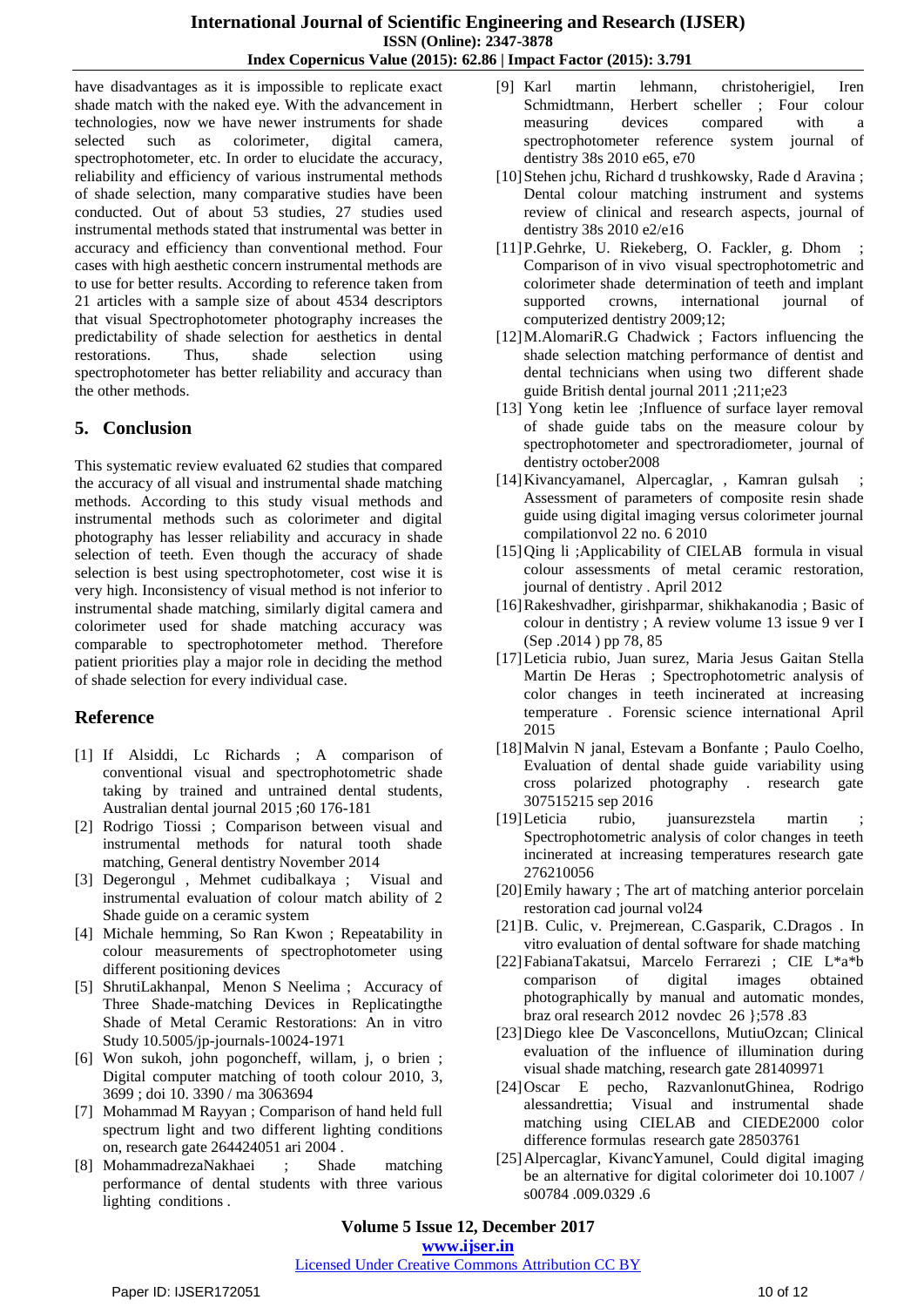- [26]DegerOngul, Mehmet cud Balkaaya ;Visual and instrumental evolution of color match ability of shade guides on a ceramic system the journal of prosthetic dentistry july 2012
- [27]RaghunathanJ.RameshA.S.Prabhu .k ; A systemic review of efficacy of shade marching in prosthodontics, international journal of recent scientific research . vol, 7 4pp 99499954 April 2016
- [28]PunithRsKhrana, A clinical study to correlate maxillary anterior natural teeth with that of the commercially available acrylic
- [29]Mark L. pitel, optamizing your shade matching success, Porcelain shade guides, jP journals 10024, 1339
- [30]Dhruvanand, Rahul sharma , shade selection ; spectrophotometer vs digital camera . A comparative in vivo study .researchgate 3093308311.
- [31]Wdbrowing .dcchan . jsblalock .mg bracket, A comparison of human ratters and an intraoral spectrophotometer . operative dentistry 2009, 34;3, 337, 343
- [32]S. paul, A. peter N . pietrobon, Visual and spectrophotometric shade selection analysis of human teeth .j. dental res 2002 31.578
- [33]Q.LIH. YU &Y.N .WANG, Spectroradiometer evaluation of colour matching errors among shade matching . journal of oral rehabilitation 2009 36 ; 65/70
- [34]MotazAhamedGhulman, Mohammed Awad; Color variation between matched and fabricated shades of different ceramics . IADR general july 14, 2012
- [35]Lehmann KM, Igiel C, Schmidtmann I, Scheller H. Fourcolor-measuring devices compared with a spectrophotometric reference system. J Dent 2010; 38 Suppl 2: e65-70.
- [36]Corcodel N, Rammelsberg P, Jakstat; H, Moldovan O, Schwarz S, Hassel AJ. The linear shade guide design of Vita 3D-master performs as well as the original design of the Vita 3D-master. J Oral Rehabil 2010; 37: 860-865
- [37] Salma A. Bahannan;Shade matching quality among dental students using visual and instrumental methods . doi.org/10.1016/j.jdent.2013.11.001
- [38]John D. Da Silva, , ScM, a Sang E. Park, DDS, Hans-Peter Weber, ShigemiIshikawa Naga, Clinical performance of a newly developed spectrophotometric system on tooth color reproduction . J Prosthet Dent 2008;99:361-368
- [39]Gabriele Corciolani, a Alessandro Vichi, Chris Louca, & Marco Ferrari, Color match of two different ceramicsystems to selected shades of one shadeGuide J Prosthet Dent 2011;105:171-176)
- [40]Cristina Go´mez-Polo a Miguel Go´mez-Polo b, Alicia Celemin-Vin˜ uela b, Juan Antonio Martı´nezVa´ zquez De Parga b ;Differences between the human eye and the spectrophotometer in the shade matching of tooth colour j.jdent.2013.10.006
- [41]Motaz Ahmed Ghulman, & Mohamed AbdelmageedAwad, ; Color Variation Between Matched and Fabricated Shades of Different Ceramics. doi: 10.1111/jopr.12027
- [42]Shigemi Ishikawa-Nagai ; Aki Yoshida b, Maiko Sakai c, Joshua Kristiansen c, John D. Da Silva d

Clinical evaluation of perceptibility of color differences between natural teeth and all-ceramic crownsdoi:10.1016/j.jdent.2009.04.004

- [43]G Khashayar A DozicCJ Kleverlaan AJ Feilzer. Data Comparison Between Two Dental Spectrophotometers Operative Dentistry, 2012, 37-1, 12-20
- [44]Corcodel N, Helling S, Rammelsberg P, Hassel AJ.Metameric effect between natural teethand the shade tabs of a shade guide, Eur J Oral Sci 2010; 118: 311–316
- [45]ConstanzeOlms& Jürgen M. Setz; The repeatability of digital shade measurement—a clinical study DOI 10.1007/s00784-012-07
- [46]FabianaTakatsuiMarcelo Ferrarezi de Andrade MaximilianoPieroNeisser CIE L\*a\*b\*: Comparison of digital images obtained photographically by manual and automatic modes Braz Oral Res., (São Paulo) 2012 Nov-Dec;26(6):578-
- [47]Oscar E. Pechoa, b, RazvanGhineab, Rodrigo Alessandrettia, María M. Pérezb. Alvaro Della Bonaa, Visual and instrumental shade matching usingCIELAB and CIEDE2000 color difference formulas,

<http://dx.doi.org/10.1016/j.dental.2015.10.015>

- [48]Jian Wang, A Jin Lin, BMindy Gil, CAlison Seliger, , DJohn D, Da Silva, Shigemi Ishikawa-Nagai. Assessing the accuracy of computer color matching with a new dental porcelain shade system j Prosthet Dent 2014;111:247-253)
- [49]BurakYilmaz, and LaleKaraagaclioglu; In vitro evaluation of color replication of metal ceramic specimens using visual and instrumental color determinations (J Prosthetic Dent 2010;105: 21-27)
- [50]Jin-Cheol Kim, Bin Yu, Yong-Keun Lee Influence of surface layer removal of shade guide tabs on themeasured color by spectrophotometer and spectroradiometer .jdent.2008.09.004
- [51]AlperCaglar&KivancYamanel& Kamran Gulsahi& Bora Bagis&MutluÖzcan ; Could digital imaging be an alternativefor digital colorimeters? Clinical Oral Invest (2010) 14:713–718
- [52]Karl Glockner, Karl Glockner and Bernd Haiderer ;Visual vs. Spectrophotometric Methods for ShadeSelection Coll. Antropol. 39 (2015) 3: 801–802
- [53]I-Sun Kim, A-Hee Kim, Han-Byeol Oh, Bong-Jun Goh, Eun-Suk Lee, Jun-Sik Kim, Gu-InJung, Jin-Young Baek and Jae-Hoon Jun ; Simple LED spectrophotometer for analysisof color information Bio-Medical Materials and Engineering 26 (2015) S1773–S1780J
- [54]William D. Browning, Rosalia Contreras-Bulnesb, Martha G. Brackett c, William W. Brackett cColor differences: Polymerized composite and correspondingVitapan Classical shade tab journal of dentistry 37s (2009)e 34 e39
- [55]Romina Roodgarian1, Toloo Jafari2, Soraya Khafri3, Faezeh Abolghasemzadeh2Influence of different light sources on visual shade matching performance Caspian J of Dent Re2016;5:30-6.
- [56]Byeong-HoonChoa, Yong-Kyu Limb, Yong-KeunLeec Comparison of the color of natural teeth measured by a colorimeter and Shade Vision System dental materials 2 3 ( 2 0 0 7 ) 1307–1312